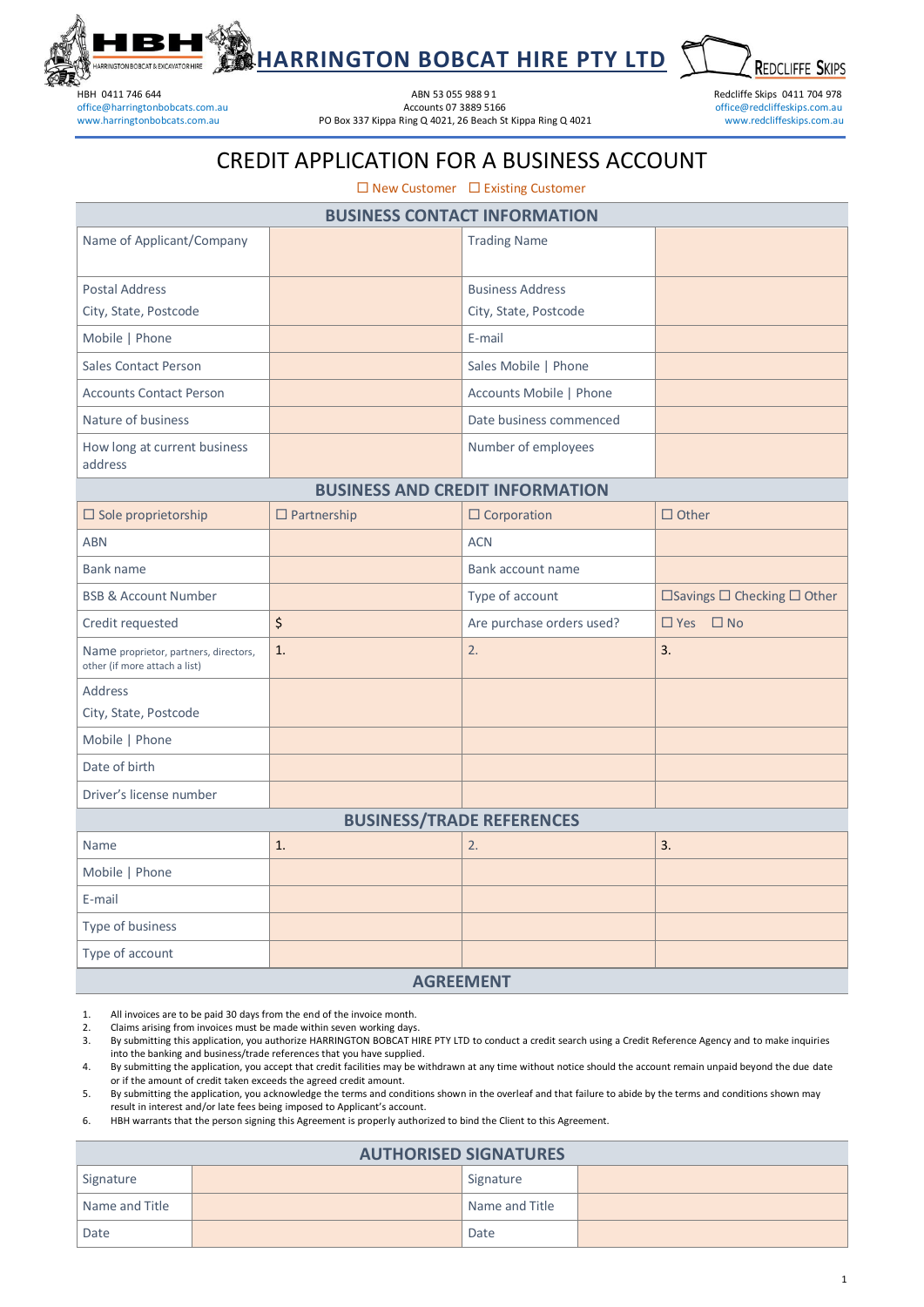

# **HARRINGTON BOBCAT HIRE PTY LTD**

office@harringtonbobcats.com.au

HBH 0411 746 644 ABN 53 055 988 91<br>ABN 53 055 988 91 ACCOUNTS 07 3889 5166 ACCOUNTS 07 3889 5166 ACCOUNTS 07 3889 5166 ABR 2007 2013 DETECTIVE SKIPS COM 31 [www.harringtonbobcats.com.au](http://www.harringtonbobcats.com.au/) **PO Box 337 Kippa Ring Q 4021, 26 Beach St Kippa Ring Q 4021** [www.redcliffeskips.com.au](http://www.redcliffeskips.com.au/)

**REDCLIFFE SKIPS** 

### TERMS AND CONDITIONS

#### (Application cannot be approved unless "the Guarantee" is also signed & witnessed)

#### 1. Definitions

1.1 "Contractor" or "Owner" shall mean Harrington Bobcat Hire Pty Ltd T/A Harrington Bobcat & Excavator Hire & Redcliffe Skips, and assigns or any person acting on behalf of and with the authority of Harrington Bobcat Hire Pty Ltd. HBH shall mean Harrington Bobcat & Excavator Hire & Redcliffe **Skips**.

1.2 "Client" shall mean the Client (or any person acting on behalf of and with the authority of the Client) as described on any quotation, work authorisation or other form as provided by the Contractor to the Client.

1.3 "Guarantor" means that person (or persons), or entity, who agrees to be liable for the debts of the Client on a principal debtor basis.

1.4 "Goods" shall mean Goods supplied by the Contractor to the Client (and where the context so permits shall include any supply of Services as hereinafter defined) and are as described on the invoices, quotation, work authorisation or any other forms as provided by the Contractor to the Client.

1.5 "Services" shall mean all Services supplied by the Contractor to the Client and includes any advice or recommendations (and where the context so permits shall include any supply of Goods as defined above).

1.6 "Price" shall mean the price payable for the Goods as agreed between the Contractor and the Client in accordance with clause 4 of this contract.

2. The Australian Consumer Law; The Competition and Consumer Act 2010 replaced the Fair Trading Act 1989 & Trade Practices Act 1974.

2.1 Nothing in this agreement is intended to have the effect of contracting out of any applicable provisions of the ACL in each of the States and Territories of Australia, except to the extent permitted by those Acts where applicable.

#### 3. Acceptance

3.1 Any instructions received by the Contractor from the Client for the supply of Goods and/or the Client's acceptance of Goods supplied by the Contractor shall constitute acceptance of the terms and conditions contained herein.

3.2 Where more than one Client has entered into this agreement, the Clients shall be jointly and severally liable for all payments of the Price.

3.3 Upon acceptance of these terms and conditions by the Client the terms and conditions are binding and can only be amended with the written consent of the Contractor.

3.4 The Client shall give the Contractor not less than fourteen (14) days prior written notice of any proposed change of ownership of the Client or any change in the Client's name and/or any other change in the Client's details (including but not limited to, changes in the Client's address, phone number, or business practice). The Client shall be liable for any loss incurred by the Contractor as a result of the Client's failure to comply with this clause.

3.5 Goods are supplied by the Contractor only on the terms and conditions of trade herein to the exclusion of anything to the contrary in the terms of the Client's order notwithstanding that any such order is placed on terms that purport to override these terms and conditions of trade.

#### 4. Price and Payment

4.1 At the Contractor's sole discretion the Price shall be either:

(a) as indicated on invoices provided by the Contractor to the Client in respect of Goods supplied; or

(b) the Contractor's quoted Price (subject to clause 4.2) which shall be binding upon the Contractor provided that the Client shall accept the Contractor's quotation in writing within ninety (90) days.

4.2 The Contractor reserves the right to change the Price in the event of a variation to the Contractor's quotation. Any variation from the plan of scheduled works or specifications (including, but not limited to, any variation as a result of additional works required due to hidden or unidentifiable difficulties beyond the reasonable control of the Contractor such as hard rock barriers below the surface or iron reinforcing rods in concrete) will be detailed in writing and charged for on the basis of the Contractor's quotation and will be shown as variations on the invoice. Payment for all variations must be made in full at their time of completion.

4.3 All fees and charges will be as specified in HBH's price list and are subject to change at any time at the discretion of HBH.

4.4 At the Contractor's sole discretion a deposit may be required.

4.5 The Contractor may submit a detailed payment claim at intervals not less than one month for work performed up to the end of each month. The value of work so performed shall include the reasonable value of authorised variations and the value of materials delivered to the site but not yet inctalled

4.6 At the Contractor's sole discretion:

(a) payment shall be due on delivery of the Goods; or

(b) payment shall be due before delivery of the Goods; or (c) payment for approved Clients shall be made by instalments in accordance with the Contractor's payment schedule.

4.7 Time for payment for the Goods shall be of the essence and will be stated on the invoice or any other forms. If no time is stated then payment shall be due COD or seven (7) days following the date of the invoice.

4.8 Payment will be made by cash, or by cheque, or by bank cheque, or by credit card (which may incur a surcharge of up to two and a half percent (2.5%) of the Price), or by direct credit, or by any other method as agreed to between the Client and the Contractor.

4.9 The Client may request HBH to bear the cost of any tip fees, or may elect to pay any tip fees themselves. In the event that HBH is responsible for any tip fees, then these may attract a surcharge.

4.10 The Client will bear the costs of all Toll Fees.

4.11 GST and other taxes and duties that may be applicable shall be added to the Price except when they are expressly included in the Price.

#### 5. Delivery Of Goods

5.1 At the Contractor's sole discretion delivery of the Goods shall take place when:

(a) the Client takes possession of the Goods at the Contractor's address; or

(b) the Client takes possession of the Goods at the Client's nominated address (in the event that the Goods are delivered by the Contractor or the Contractor's nominated carrier); or

(c) the Client's nominated carrier takes possession of the Goods in which event the carrier shall be deemed to be the Client's agent.

5.2 At the Contractor's sole discretion the costs of delivery are:

(a) included in the Price; or

(b) in addition to the Price; or

(c) for the Client's account.

5.3 The Client shall make all arrangements necessary to take delivery of the Goods whenever they are tendered for delivery. In the event that the Client is unable to take delivery of the Goods as arranged then the Contractor shall be entitled to charge a reasonable fee for redelivery.

5.4 Delivery of the Goods to a third party nominated by the Client is deemed to be delivery to the Client for the purposes of this agreement.

5.5 The Contractor may deliver the Goods by separate instalments. Each separate instalment shall be invoiced and paid in accordance with the provisions in these terms and conditions.

5.6 The Client shall take delivery of the Goods tendered notwithstanding that the quantity so delivered shall be either greater or lesser than the quantity purchased provided that:

(a) such discrepancy in quantity shall not exceed five percent (5%); and

(b) the Price shall be adjusted pro rata to the discrepancy.

5.7 The failure of the Contractor to deliver shall not entitle either party to treat this contract as repudiated.

5.8 The Contractor shall not be liable for any loss or damage whatever due to failure by the Contractor to deliver the Goods (or any of them) promptly or at all, where due to circumstances beyond the control of the Contractor.

#### 6. Risk

6.1 If the Contractor retains ownership of the Goods nonetheless, all risk for the Goods passes to the Client on delivery.

6.2 If any of the Goods are damaged or destroyed following delivery but prior to ownership passing to the Client, the Contractor is entitled to receive all insurance proceeds payable for the Goods. The production of these terms and conditions by the Contractor is sufficient evidence of the Contractor's rights to receive the insurance proceeds without the need for any person dealing with the Contractor to make further enquiries.

#### 7. Damages and Indemnity

7.1 The Contractor is not liable for any loss or damage (including any indirect or consequential loss) however caused in accessing the work site beyond reasonable control of the Contractor (including, without limitation, damage to pathways, driveways and concreted or paved or grassed areas).

7.2 The Client is liable for, and indemnifies the Contractor (including its employees, servants, agents, contractors and consultants) from and against, all and any liability claims, actions, demands, loss, damage, fines, charges, expenses and costs (including, without limitation, any insurance costs and excess fees, and legal costs on a solicitor and own client basis) incurred, suffered by or claimed against, the Contractor in relation to, or in connection with or arising from: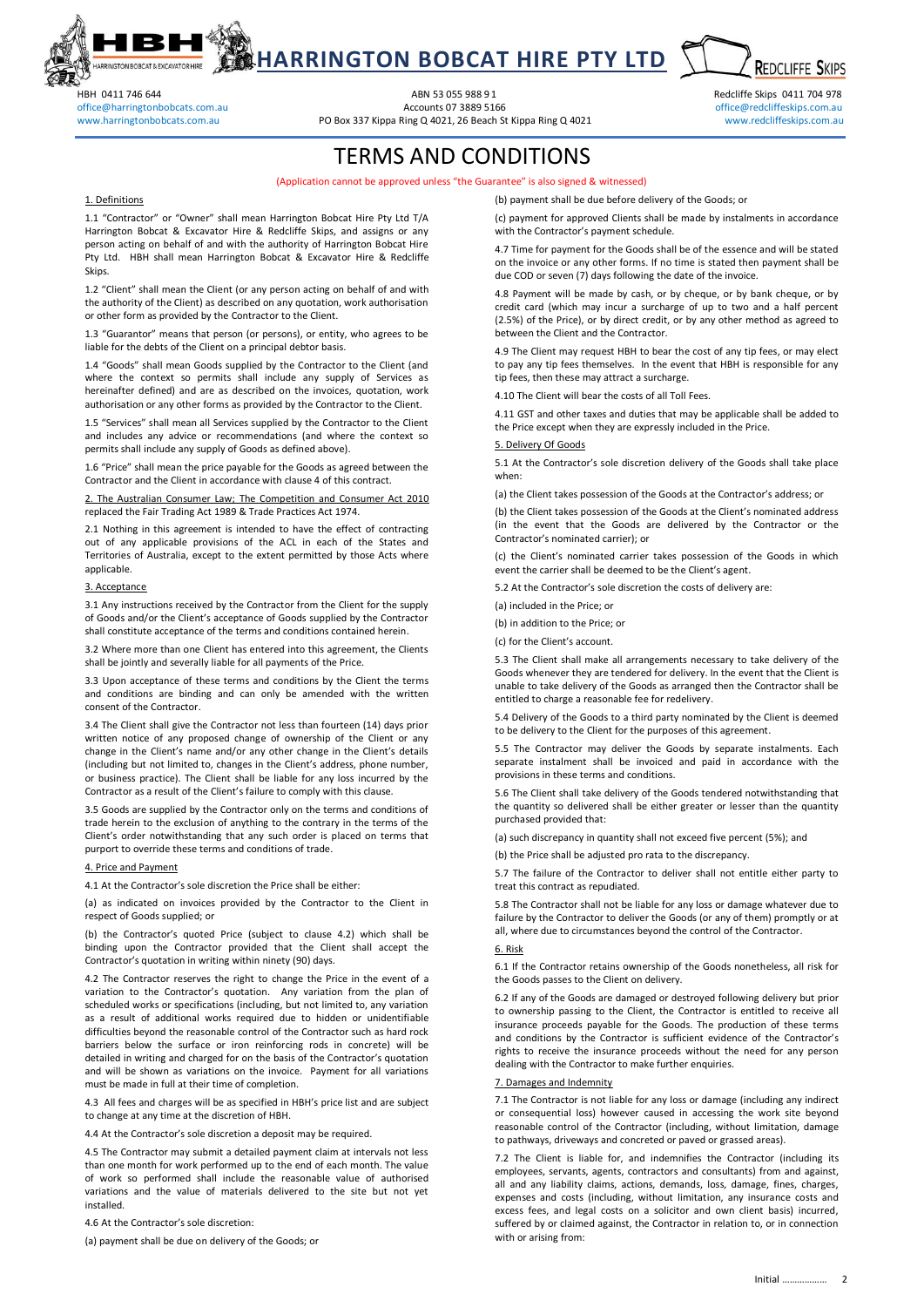## **HARRINGTON BOBCAT HIRE PTY LTD**

office@harringtonbobcats.com.au

HBH 0411 746 644 ABN 53 055 988 91<br>ABN 53 055 988 91 ACCOUNTS 07 3889 5166 ACCOUNTS 07 3889 5166 ACCOUNTS 07 3889 5166 ABN 2007 2018 2019 ACCOUNT [www.harringtonbobcats.com.au](http://www.harringtonbobcats.com.au/) **PO Box 337 Kippa Ring Q 4021, 26 Beach St Kippa Ring Q 4021** [www.redcliffeskips.com.au](http://www.redcliffeskips.com.au/)

**REDCLIFFE SKIPS** 

(a) this agreement;

(b) any breach of these terms and conditions by the Client;

(c) the Contractor pursuing payment of any outstanding amounts owed by the Client;

(d) any demand or claim against the Contractor by an underground services owner or infrastructure asset owner or any government or public authority or private organisation or body;

(e) any demand or claim by a third party in connection with Goods and/or Services;

(f) any demand or claim by any person for death, personal injury or damage to any property;

(g) any demand or claim for loss of profit, loss of revenue, loss of opportunity, indirect or consequential losses; and

(h) any unlawful or negligent act or omission of the Client or any person acting or purporting to act on behalf of the Client.

#### 8. Underground services and hazards

8.1 Prior to the Contractor commencing any work, the Client must at its own cost:

(a) take all reasonable steps and consult with underground services or infrastructure asset owners to identify all hazards and obtain all current underground services information (including, without limitation, underground services plans, drawings, diagrams, details and any other specific information or documentation), in respect of, or relating to, or associated with, the site, or part of the site, or area adjacent to the site, where Services are to be provided or work is to be carried out by the Contractor;

(b) promptly provide all information described a clause 8.1(a) to the Contractor and advise the Contractor of all hazards and the precise location of all underground services on the site and clearly mark the same. The underground mains and services the Client must identify include, but are not limited to, electrical services, gas services, sewer services, pumping services, telecommunication services, sewer connections, sewer sludge mains, water mains, irrigation pipes, Telstra cables, fibre optic cables, oil pumping mains, and any other services that may be on site;

(c) if requested by the Contractor, engage a suitably qualified and certified underground services locator to determine and verify the precise location of all underground services on the site or area adjacent to the site;

(d) if the Contractor is required to work in a fire ant restricted area, obtain and produce to the Contractor on request all necessary fire ant permits from the local government or other public authorities; and

(e) obtain all necessary consents, approvals, licences or permits required by any government or public authority, private organisation or body, or third party, for the Services or work to be carried out by the Contractor

8.2 Whilst the Contractor will take all reasonable care to avoid damage to any underground services, the Client is liable for, and indemnifies the Contractor (including its employees, servants, agents, contractors and consultants) from and against, all and any liability claims, actions, demands, loss, damage, fines, charges, expenses and costs (including, without limitation, any insurance costs and excess fees, and legal costs on a solicitor and own client basis) incurred, suffered by or claimed against, the Contractor in relation to, or in connection with or arising from any direct or indirect damage or disruption caused to the underground services, whether arising from (without limitation):

(a) any incorrect or incomplete hazards or underground services information provided to the Contractor by the Client; or

(b) the failure by the Client to correctly and precisely locate any and all underground services and hazards, and notify the Contractor in accordance with clause 8.1.

8.3 If any damage or disruption has occurred to any underground services, the Client must immediately notify the affected underground services or infrastructure asset owner.

8.4 The Client must, unless otherwise notified in writing by the Contractor:

(a) arrange and maintain during the period of any Services or work being carried out by the Contractor for the Client (and for a reasonable period after the Services have been provided) policies of insurance issued by an insurer acceptable to the Contractor, and punctually pay all insurance premiums and excesses on those policies; and

(b) prior to the Contractor commencing any work and at other times at the request of the Contractor, provide to the Contractor copies of certificates of currency for the policies.

#### 9. Compliance with Laws

9.1 The Client and the Contractor shall comply with the provisions of all statutes, regulations and bylaws of government, local and other public authorities that may be applicable to the works.

9.2 The Client shall obtain (at the expense of the Client) all licenses and approvals that may be required for the works.

9.3 The Client agrees that the site will comply with any occupational health and safety laws relating to building/construction sites and any other relevant safety standards or legislation.

#### 10. Wet Hire

10.1 In the event of "wet" hire of equipment the operator of the equipment remains an employee of the Owner and operates the equipment in accordance with the hirer's instructions. As such the Owner shall not be liable for any actions of the operator in following the hirer's instructions.

#### 11. Title

11.1 The Contractor and Client agree that ownership of the Goods shall not pass until:

(a) the Client has paid the Contractor all amounts owing for the particular Goods; and

(b) the Client has met all other obligations due by the Client to the Contractor in respect of all contracts between the Contractor and the Client.

11.2 Receipt by the Contractor of any form of payment other than cash shall not be deemed to be payment until that form of payment has been honoured, cleared or recognised and until then the Contractor's ownership or rights in respect of the Goods shall continue.

11.3 It is further agreed that:

(a) where practicable the Goods shall be kept separate and identifiable until the Contractor shall have received payment and all other obligations of the Client are met; and

(b) until such time as ownership of the Goods shall pass from the Contractor to the Client the Contractor may give notice in writing to the Client to return the Goods or any of them to the Contractor. Upon such notice the rights of the Client to obtain ownership or any other interest in the Goods shall cease; and

(c) the Contractor shall have the right of stopping the Goods in transit whether or not delivery has been made;

and

(d) if the Client fails to return the Goods to the Contractor then the Contractor or the Contractor's agent may enter upon and into land and premises owned, occupied or used by the Client, or any premises as the invitee of the Client, where the Goods are situated and take possession of the Goods; and

(e) the Client is only a Bailee of the Goods and until such time as the Contractor has received payment in full for the Goods then the Client shall hold any proceeds from the sale or disposal of the Goods, up to and including the amount the Client owes to the Contractor for the Goods, on trust for the Contractor; and

(f) the Client shall not deal with the money of the Contractor in any way which may be adverse to the Contractor; and

(g) the Client shall not charge the Goods in any way nor grant nor otherwise give any interest in the Goods while they remain the property of the Contractor; and

(h) the Contractor can issue proceedings to recover the Price of the Goods sold notwithstanding that ownership of the Goods may not have passed to the Client; and

(i) until such time that ownership in the Goods passes to the Client, if the Goods are converted into other products, the parties agree that the Contractor will be the owner of the end products.

#### 12. Defects

12.1 The Client shall inspect the Goods on delivery and shall within seven (7) days of delivery (time being of the essence) notify the Contractor of any alleged defect, shortage in quantity, damage or failure to comply with the description or quote. The Client shall afford the Contractor an opportunity to inspect the Goods within a reasonable time following delivery if the Client believes the Goods are defective in any way. If the Client shall fail to comply with these provisions the Goods shall be presumed to be free from any defect or damage. For defective Goods, which the Contractor has agreed in writing that the Client is entitled to reject, the Contractor's liability is limited to either (at the Contractor's discretion) replacing the Goods or repairing the Goods except where the Client has acquired Goods as a consumer within the meaning of the Competition and Consumer Act 2010 of the relevant state or territories of Australia, and is therefore also entitled to, at the consumer's discretion either a refund of the purchase price of the Goods, or repair of the Goods, or replacement of the Goods.

12.2 Goods will not be accepted for return other than in accordance with 12.1 above.

#### 13. Warranty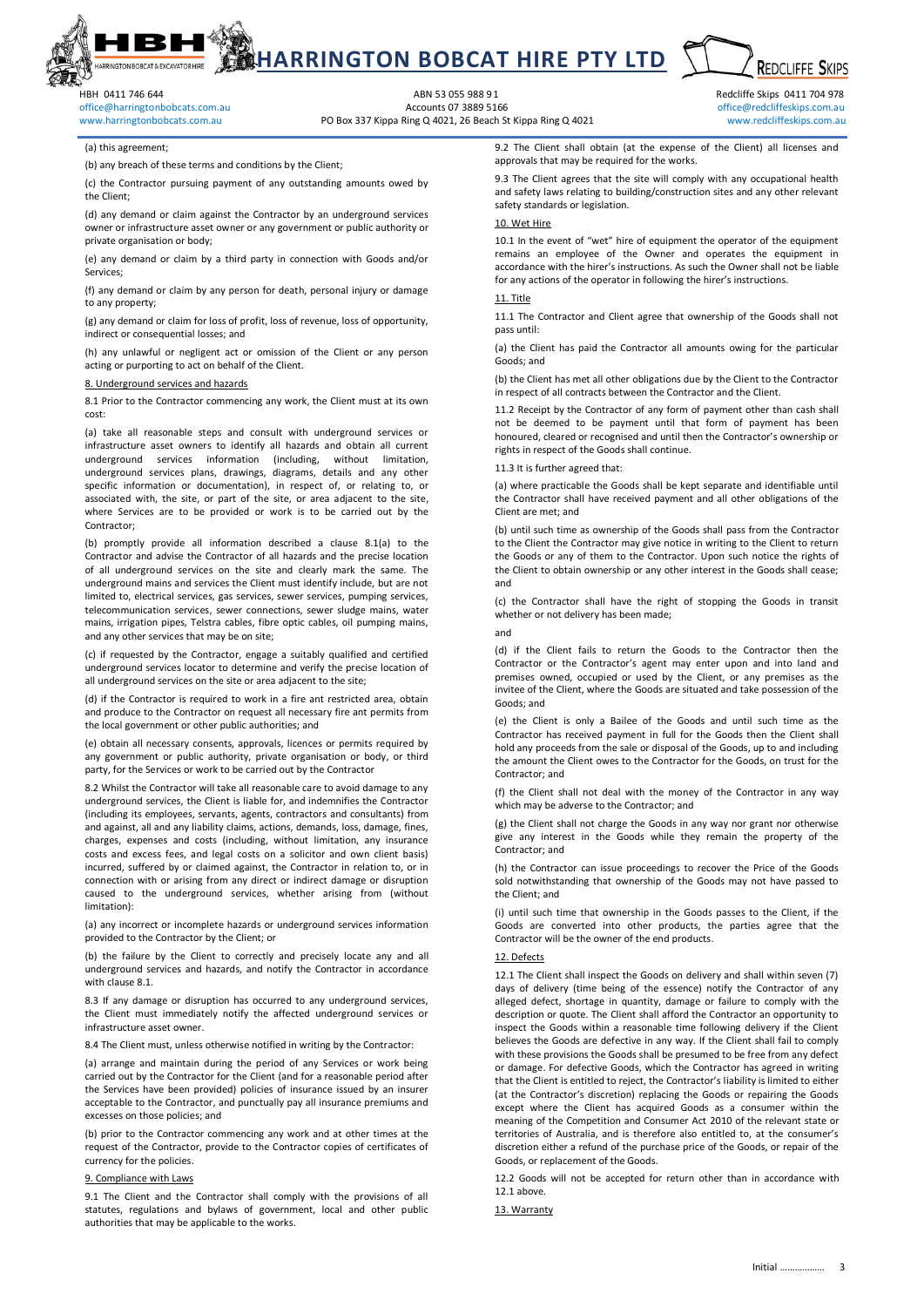

## **HARRINGTON BOBCAT HIRE PTY LTD**

office@harringtonbobcats.com.au

HBH 0411 746 644 ABN 53 055 988 91<br>Accounts 07 3889 5166 Accounts 07 3889 5166 Accounts 07 3889 5166 Accounts 07 3889 5166 Association office @redcliffeskips.com.au [www.harringtonbobcats.com.au](http://www.harringtonbobcats.com.au/) **PO Box 337 Kippa Ring Q 4021, 26 Beach St Kippa Ring Q 4021** [www.redcliffeskips.com.au](http://www.redcliffeskips.com.au/)

**REDCLIFFE SKIPS** 

13.1 For Goods not manufactured by the Contractor, the warranty shall be the current warranty provided by the manufacturer of the Goods. The Contractor shall not be bound by nor be responsible for any term, condition, representation or warranty other than that which is given by the manufacturer of the Goods.

#### efault & Consequences of Default

14.1 Interest on overdue invoices shall accrue daily from the date when payment becomes due, until the date of payment, at a rate of two and one half percent (2.5%) per calendar month (and at the Contractor's sole discretion such interest shall compound monthly at such a rate) after as well as before any judgment.

14.2 In the event that the Client's payment is dishonored for any reason the Client shall be liable for any dishonor fees incurred by the Contractor.

14.3 If the Client defaults in payment of any invoice when due, the Client shall indemnify the Contractor from and against all costs and disbursements incurred by the Contractor in pursuing the debt including legal costs on a solicitor and own client basis and the Contractor's collection agency costs.

14.4 Without prejudice to any other remedies the Contractor may have, if at any time the Client is in breach of any obligation (including those relating to payment), the Contractor may suspend or terminate the supply of Goods and Services to the Client and any of its other obligations under the terms and conditions. The Contractor will not be liable to the Client for any loss or damage the Client suffers because the Contractor has exercised its rights under this clause.

14.5 If any account remains overdue after thirty (30) days then an amount of the greater of twenty dollars (\$20.00) or ten percent (10%) of the amount overdue (up to a maximum of two hundred dollars (\$200.00)) shall be levied for administration fees which sum shall become immediately due and payable.

14.6 Without prejudice to the Contractor's other remedies at law the Contractor shall be entitled to cancel all or any part of any order of the Client which remains unfulfilled and all amounts owing to the Contractor shall, whether or not due for payment, become immediately payable in the event that:

(a) any money payable to the Contractor becomes overdue, or in the Contractor's opinion the Client will be unable to meet its payments as they fall due; or

(b) the Client becomes insolvent, convenes a meeting with its creditors or proposes or enters into an arrangement with creditors, or makes an assignment for the benefit of its creditors; or

(c) a receiver, manager, liquidator (provisional or otherwise) or similar person is appointed in respect of the Client or any asset of the Client.

#### Irity and Charge

15.1 Despite anything to the contrary contained herein or any other rights which the Contractor may have howsoever:

(a) where the Client and/or the Guarantor (if any) is the owner of land, realty or any other asset capable of being charged, both the Client and/or the Guarantor agree to mortgage and/or charge all of their joint and/or several interest in the said land, realty or any other asset to the Contractor or the Contractor's nominee to secure all amounts and other monetary obligations payable under these terms and conditions. The Client and/or the Guarantor acknowledge and agree that the Contractor (or the Contractor's nominee) shall be entitled to lodge where appropriate a caveat, which caveat shall be withdrawn once all payments and other monetary obligations payable hereunder have been met.

(b) should the Contractor elect to proceed in any manner in accordance with this clause and/or its sub-clauses, the Client and/or Guarantor shall indemnify the Contractor from and against all the Contractor's costs and disbursements including legal costs on a solicitor and own client basis.

(c) the Client and/or the Guarantor (if any) agree to irrevocably nominate constitute and appoint the Contractor or the Contractor's nominee as the Client's and/or Guarantor's true and lawful attorney to perform all necessary acts to give effect to the provisions of this clause 15.1.

#### 16. Cancellation

16.1 The Contractor may cancel any contract to which these terms and conditions apply or cancel delivery of Goods at any time before the Goods are delivered by giving written notice to the Client. On giving such notice the Contractor shall repay to the Client any sums paid in respect of the Price. The Contractor shall not be liable for any loss or damage whatever arising from such cancellation.

16.2 In the event that the Client cancels delivery of Goods the Client shall be liable for any loss incurred by the Contractor (including, but not limited to, any loss of profits) up to the time of cancellation.

17. Privacy Act 1988

17.1 The Client and/or the Guarantor/s agree for the Contractor to obtain from a credit reporting agency a credit report containing personal credit information about the Client and Guarantor/s in relation to credit provided by the Contractor.

17.2 The Client and/or the Guarantor/s agree that the Contractor may exchange information about the Client and the Guarantor/s with those credit providers either named as trade referees by the Client or named in a consumer credit report issued by a credit reporting agency for the following purposes:

(a) to assess an application by Client; and/or

(b) to notify other credit providers of a default by the Client; and/or

(c) to exchange information with other credit providers as to the status of this credit account, where the Client is in default with other credit providers; and/or

(d) to assess the credit worthiness of Client and/or Guarantor/s.

17.3 The Client consents to the Contractor being given a consumer credit report to collect overdue payment on commercial credit (Section 18K(1)(h) Privacy Act 1988).

17.4 The Client agrees that personal credit information provided may be used and retained by the Contractor for the following purposes and for other purposes as shall be agreed between the Client and Contractor or required by law from time to time:

(a) provision of Goods; and/or

(b) marketing of Goods by the Contractor, its agents or distributors in relation to the Goods; and/or

(c) analysing, verifying and/or checking the Client's credit, payment and/or status in relation to provision of Goods; and/or

(d) processing of any payment instructions, direct debit facilities and/or credit facilities requested by Client; and/or

(e) enabling the daily operation of Client's account and/or the collection of amounts outstanding in the Client's account in relation to the Goods.

17.5 The Contractor may give information about the Client to a credit reporting agency for the following purposes:

(a) to obtain a consumer credit report about the Client; and/or

(b) allow the credit reporting agency to create or maintain a credit information file containing information about the Client.

#### 18. General

18.1 If any provision of these terms and conditions shall be invalid, void, illegal or unenforceable the validity, existence, legality and enforceability of the remaining provisions shall not be affected, prejudiced or impaired.

18.2 These terms and conditions and any contract to which they apply shall be governed by the laws of Queensland and are subject to the jurisdiction of the courts of Queensland.

18.3 The Contractor shall be under no liability whatever to the Client for any indirect loss and/or expense (including loss of profit) suffered by the Client arising out of a breach by the Contractor of these terms and conditions.

18.4 In the event of any breach of this contract by the Contractor the remedies of the Client shall be limited to damages which under no circumstances shall exceed the Price of the Goods.

18.5 The Client shall not be entitled to set off against or deduct from the Price any sums owed or claimed to be owed to the Client by the Contractor.

18.6 The Contractor may license or sub-contract all or any part of its rights and obligations without the Client's consent.

18.7 The Client agrees that the Contractor may review these terms and conditions at any time. If, following any such review, there is to be any change to these terms and conditions, then that change will take effect from the date on which the Contractor notifies the Client of such change.

18.8 Neither party shall be liable for any default due to any act of God, war, terrorism, strike, lock-out, industrial action, fire, flood, storm or other event beyond the reasonable control of either party.

18.9 The failure by the Contractor to enforce any provision of these terms and conditions shall not be treated as a waiver of that provision, nor shall it affect the Contractor's right to subsequently enforce that provision.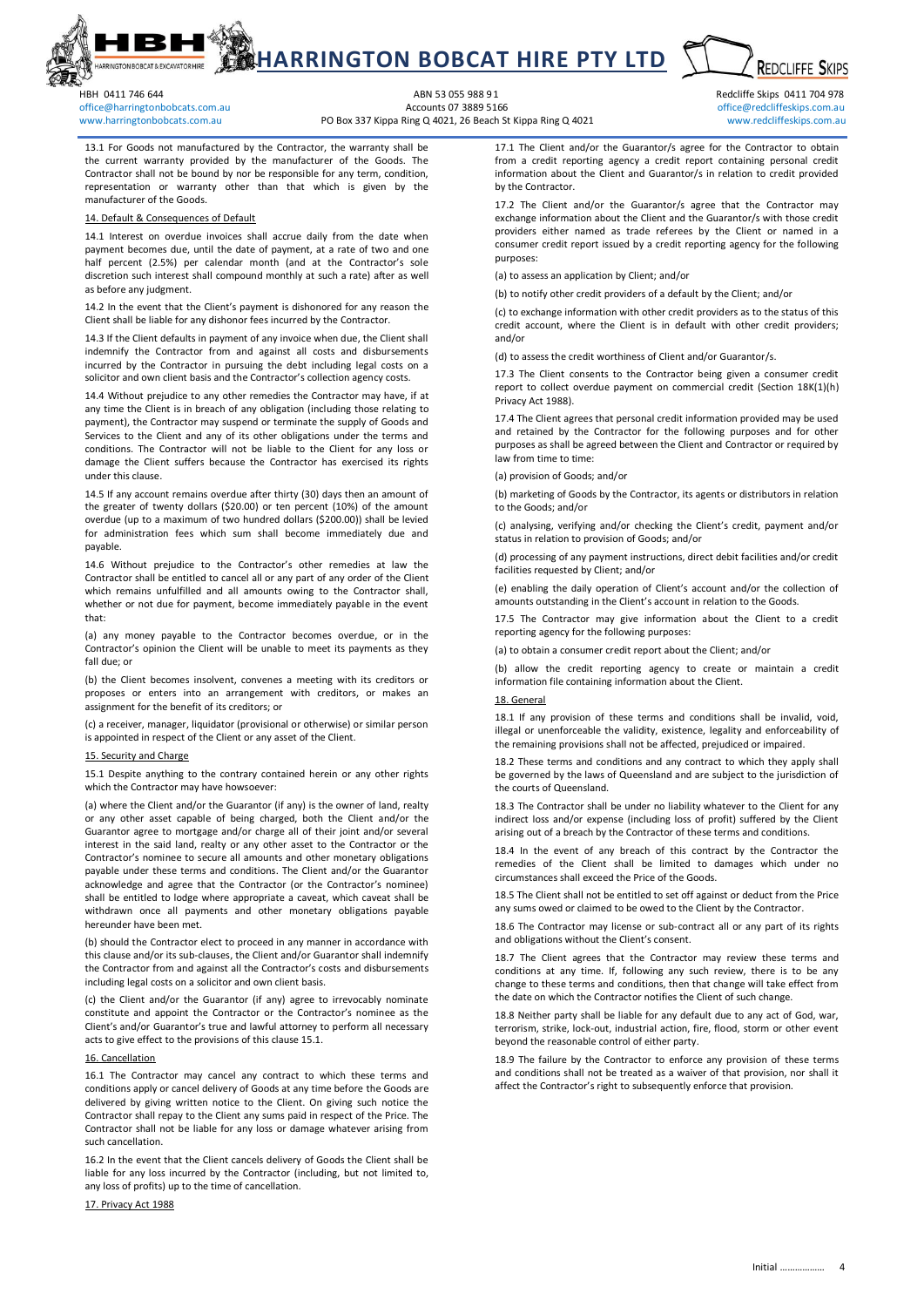

**HARRINGTON BOBCAT HIRE PTY LTD REDCLIFFE SKIPS** 

office@harringtonbobcats.com.au

### HBH 0411 746 644 Redcliffe Skips 0411 704 978<br>
ABN 53 055 988 91 ABN 53 055 988 91 ABN 53 055 988 91 ABN 53 055 988 91 ABN 646 CHICAGO ABN 646 CHICAGO ABN 6<br>
Office @harringtonhohcats.com au au Company of the Chicago Abric [www.harringtonbobcats.com.au](http://www.harringtonbobcats.com.au/) **PO Box 337 Kippa Ring Q 4021, 26 Beach St Kippa Ring Q 4021** [www.redcliffeskips.com.au](http://www.redcliffeskips.com.au/)

GUARANTEE AND INDEMNITY

As part of your application for credit, this Personal Guarantee & Indemnity Agreement must be completed & signed by all Proprietors, Partners, Directors in the presence of independent witnesses.

**THIS GUARANTEE AND INDEMNITY** is given by the Guarantor/s in favour of Harrington Bobcat Hire Pty Ltd (ABN 53 055 988 915), and includes their successors and assigns (Contractor).

#### **INTRODUCTION**

A. The Guarantor/s have asked the Contractor to supply Goods to the Client and to extend (or continue to extend) credit to the Client.

B. The Contractor has agreed to the request of the Guarantor/s in consideration of their agreement as follows:

#### **IT IS AGREED:**

1. The Guarantor/s guarantee to the Contractor the punctual payment of the monetary liabilities of the Client (on any account and in any capacity whatsoever and including liabilities in respect of the Goods which are now owing, or may from time to time be owing by the Client to the Contractor (Amount Owing). The Guarantor/s acknowledge and agree that the Amount Owing includes any legal and other costs and expenses incurred or to be incurred by the Contractor in seeking payment from the Client or in enforcing this Guarantee and Indemnity against the Guarantor/s.

2. If there is more than one (1) guarantor, the Guarantors are jointly and severally liable to the Contractor for the Amount Owing.

3. For the purpose of securing payment of the Amount Owing, the Guarantor/s hereby charge in favour of the Contractor all legal, equitable and beneficial interest in real property which it, he or she now or might subsequently acquire a legal or beneficial interest in, and authorise and consent the Contractor to lodge a Caveat upon title of the Guarantor/s real property. The Guarantor/s shall not object to the lodgement or upholding of the said caveat or take any steps to have any such caveat removed from the Land Titles Office register.

4. The obligations of the Guarantor/s under this Guarantee and Indemnity are principal obligations and are not affected by:

a) any variation which may be agreed by the Contractor and the Client in respect of the Terms on which the Goods are delivered and are provided and paid for:

b) any waiver, extension of time or indulgence given by the Contractor to the Client or a Guarantor;

c) any right or claim which the Client may assert to resist making payment of any part of the Amount Owing;

d) any increase in the amount of the Amount Owing;

e) any failure or omission by the Contractor to give notice to the Guarantor/s of any default by the Client; or

f) any act, omission, matter or other thing whatsoever.

5. This Guarantee and Indemnity is a continuing obligation of each Guarantor/s for the amount of the Amount Owing which may be owing from time to time and, binds the successors and assigns of the Guarantor/s and will not be affected by:

a) the death, incapacity, bankruptcy, of a Guarantor or the Client; or

b) a Guarantor or the Client which is a company becoming an externally administered company pursuant to the Corporations Act 2001(Cth).

6. If the obligation of any Guarantor in respect of any part of the Amount Owing is unenforceable, the Guarantor's obligations in respect of the balance of the Amount Owing will not be affected by such unenforceability.

7. If any payment or other transaction relating to or affecting the Amount Owing is:

a) void, voidable or unenforceable in part or in whole; or

b) is claimed to be void, voidable or unenforceable and that claim is upheld, conceded or compromised in whole or in part; the liability of each of the Guarantor/s is the same as if:

c) that payment or transaction (or the void, voidable or unenforceable part of it); and

d) any release, settlement or discharge made in reliance on anything referred to in paragraph (b) above has not been made and the Guarantor/s must immediately take all action and sign all documents necessary or required by the Contractor to pay to or restore to the Contractor the Amount Owing in full.

8. If all or any of the Amount Owing is:

a) not recoverable from the Client; or

b) not recoverable from a Guarantor under this Guarantee and Indemnity; each of the Guarantor/s, as a separate and principal obligation, indemnifies the Contractor against any loss, liability, expense or outgoing suffered, paid or incurred by the Contractor in relation to such amounts and must pay the Contractor an amount equal to such amounts.

9. For the avoidance of doubt it is expressly acknowledged by the Guarantor/s that the Guarantor/s' obligations extend to and may include Amount Owing and other obligations of the Client which have arisen before or after the date of this Guarantee.

#### **ACKNOWLEDGEMENT**

10. Each of the Guarantor/s hereby acknowledge, affirm and agree that he/she:

a) had an opportunity to and sought independent legal advice before entering into the Guarantee and Indemnity;

b) the nature of the Guarantee and Indemnity;

c) the liability which the Guarantor would incur by executing the Guarantee and Indemnity; and

d) the manner in which such liability could be enforced.

#### **ASSIGNMENT AND NOVATION**

11. The Contractor may at any time assign, novate or otherwise dispose of or deal with its rights and obligations under these this Guarantee by notice in writing to the Guarantor/s. The Guarantor/s agrees that any order for Goods submitted by the Client to the Contractor after the date of a notice of assignment will be deemed to be an acceptance of such assignment.

#### **LAWS TO GOVERN PROVISIONS OF THE GUARANTEE AND INDEMNITY**

This Guarantee and Indemnity shall be governed by and construed in accordance with the laws of Queensland. **Guarantor Witness**

| (Signature)  | /20 | (Signature)  | /20 |
|--------------|-----|--------------|-----|
| (Print Name) |     | (Print Name) |     |
| Guarantor    |     | Witness      |     |
| (Signature)  | /20 | (Signature)  | /20 |
|              |     |              |     |

(Print Name) (Print Name)